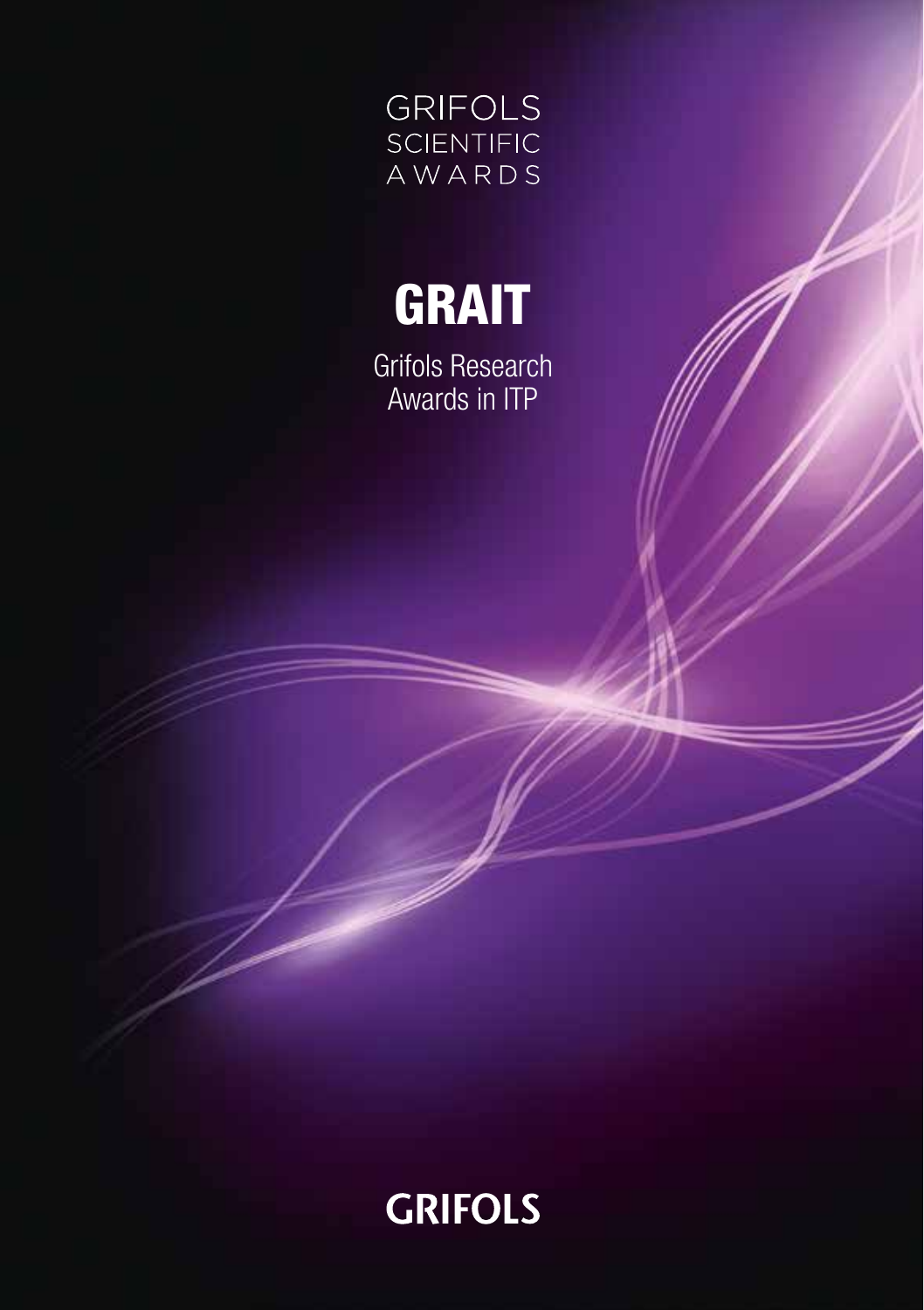# GRAIT

Grifols Research Awards in ITP

# **THE GRAIT AWARDS**

The GRAIT Awards Program is an annual European award to encourage clinicians and researchers to increase insight into immune thrombocytopenia (ITP) or to improve knowledge of the spleen tyrosine kinase (SYK) inhibition as a mechanism of action.

It provides financial support to the awarded scientists and clinicians who wish to undertake a research project that seeks to improve ITP awareness, diagnosis, clinical course, management or projects aimed to improve knowledge of SYK inhibition as a mechanism of action.

**We hope this program will enhance innovation in the pathology or management of the disease in general or in the mechanism of SYK inhibition, ultimately, to benefit patient care.**

#### **ABOUT THE GRAIT AWARDS**

The GRAIT Awards Program is particularly interested in innovative ideas in the field of ITP or in the mechanism of action of SYK inhibition.

Proposals aimed to provide novel insights into the diagnosis, clinical course, quality life, management of ITP or to increase knowledge of SYK inhibition as a mechanism of action are invited to enter.

The GRAIT Awards Program offers 1 award of Eur 50,000 to the applicant (either an individual or a team) whose proposal best matches the program's objectives as assessed by an independent Review Committee.

The GRAIT Award Program aims to:

- Improve awareness, diagnosis, clinical course and management of ITP disease or
- Increase knowledge of SYK inhibition as a mechanism of action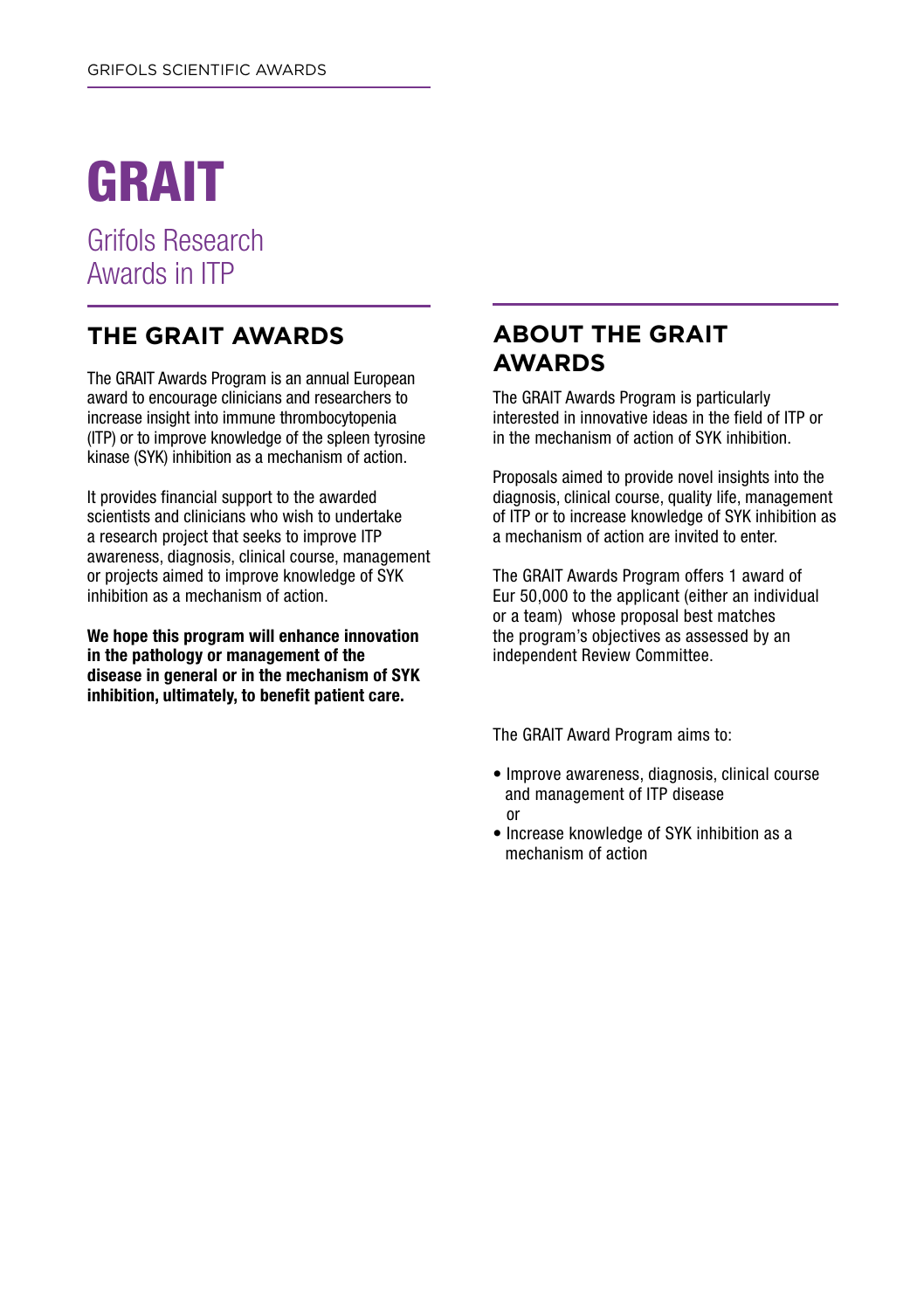## **WHO CAN APPLY**

Scientists or clinicians with an innovative idea relevant to ITP or related to SYK inhibition as a mechanism of action are invited to apply. Applications are encouraged from both individuals and teams who may be undertaking research at universities, hospitals or independent research institutions in Europe.

- Applicants must submit an original research concept of basic or clinical research related to ITP (diagnosis, clinical course, quality of life, etc.) or related to the mechanism of action of SYK inhibition.
- Applicants must present a focused project with goals that can be achieved within 18 months.
- Studies sponsored by industry are excluded.

### **TIMELINES FOR THE GRAIT AWARD PROGRAM**

Open for submission: June 11, 2022

Deadline for participation: January 15, 2023

Publication of awardee's name on the Grifols website: May 15, 2023

#### **EVALUATIONS AND SELECTION OF RESEARCH PROPOSALS**

Applications are evaluated based on four criteria:

- Scientific merit
- Innovation
- Clinical and medical impact
- Quality of research environment

The review committee will be looking for significant contributions to basic or clinical research in the field of ITP or SYK inhibition as a mechanism of action.

Additional information on the grant program, detailed timelines, the constitution of the review board, and the application process can be found on our website. For more detailed information on the GRAIT Award, please visit:

http://www.grait-awards.com